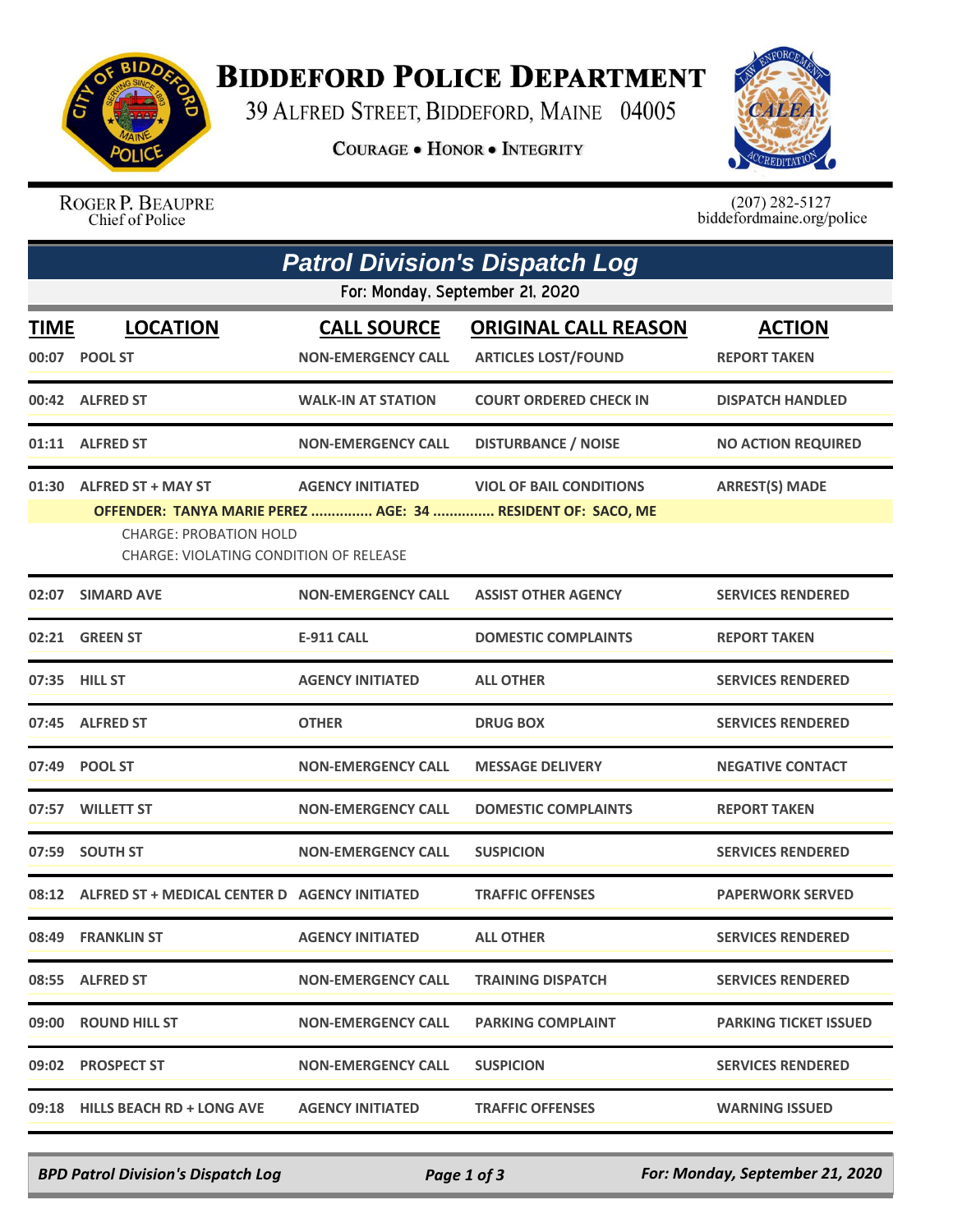| <b>TIME</b>                                   | <b>LOCATION</b><br>09:42 GRANITE ST                                                                                                                                                                                                       | <b>CALL SOURCE</b><br><b>AGENCY INITIATED</b> | <b>ORIGINAL CALL REASON</b><br><b>ARTICLES LOST/FOUND</b> | <b>ACTION</b><br><b>REPORT TAKEN</b> |  |  |
|-----------------------------------------------|-------------------------------------------------------------------------------------------------------------------------------------------------------------------------------------------------------------------------------------------|-----------------------------------------------|-----------------------------------------------------------|--------------------------------------|--|--|
|                                               | 09:49 WEST ST + ELM ST                                                                                                                                                                                                                    | <b>OTHER</b>                                  | <b>ANIMAL COMPLAINT</b>                                   | <b>SERVICES RENDERED</b>             |  |  |
| 10:46                                         | <b>ALFRED ST</b>                                                                                                                                                                                                                          | <b>E-911 CALL</b>                             | <b>SUSPICION</b>                                          | <b>REPORT TAKEN</b>                  |  |  |
|                                               | <b>10:48 MAIN ST</b>                                                                                                                                                                                                                      | <b>NON-EMERGENCY CALL</b>                     | <b>DEATH ATTENDED &amp; UNATTENDED</b>                    | <b>REPORT TAKEN</b>                  |  |  |
|                                               | <b>10:52 HILL ST</b>                                                                                                                                                                                                                      | <b>NON-EMERGENCY CALL</b>                     | <b>PARKING COMPLAINT</b>                                  | <b>NO ACTION REQUIRED</b>            |  |  |
|                                               | 10:59 PEARL ST                                                                                                                                                                                                                            | <b>RADIO</b>                                  | <b>BLASTING</b>                                           | <b>SERVICES RENDERED</b>             |  |  |
|                                               | 11:07 RAYMOND ST                                                                                                                                                                                                                          | <b>E-911 CALL</b>                             | <b>MEDICAL W/ ASSIST</b>                                  | <b>NO TRANSPORT</b>                  |  |  |
|                                               | 11:12 PLYMOUTH DR                                                                                                                                                                                                                         | <b>NON-EMERGENCY CALL</b>                     | <b>FRAUD / SCAM</b>                                       | <b>REPORT TAKEN</b>                  |  |  |
|                                               | 11:13 GEORGE ST                                                                                                                                                                                                                           | <b>NON-EMERGENCY CALL</b>                     | <b>HARASSMENT</b>                                         | <b>SERVICES RENDERED</b>             |  |  |
|                                               | 11:41 SOUTH ST                                                                                                                                                                                                                            | <b>AGENCY INITIATED</b>                       | <b>PRO-ACTIVE RESPONSE TEAM</b>                           | <b>NEGATIVE CONTACT</b>              |  |  |
|                                               | 11:50 ALFRED ST                                                                                                                                                                                                                           | <b>NON-EMERGENCY CALL</b>                     | <b>COURT ORDERED CHECK IN</b>                             | <b>DISPATCH HANDLED</b>              |  |  |
|                                               | 11:58 ALFRED ST + ANDREWS RD                                                                                                                                                                                                              | <b>NON-EMERGENCY CALL</b>                     | <b>ANIMAL COMPLAINT</b>                                   | <b>SERVICES RENDERED</b>             |  |  |
|                                               | 13:24 MAIN ST + WESTERN AVE                                                                                                                                                                                                               | <b>NON-EMERGENCY CALL</b>                     | <b>PASS STOPPED SCHOOL BUS</b>                            | <b>SERVICES RENDERED</b>             |  |  |
|                                               | 13:46 HILL ST                                                                                                                                                                                                                             | <b>NON-EMERGENCY CALL</b>                     | <b>HARASSMENT</b>                                         | <b>SERVICES RENDERED</b>             |  |  |
|                                               | 14:12 HILLS BEACH RD                                                                                                                                                                                                                      | <b>E-911 CALL</b>                             | 911 MISUSE                                                | <b>DISPATCH HANDLED</b>              |  |  |
|                                               | 14:28 FIFTH ST                                                                                                                                                                                                                            | <b>NON-EMERGENCY CALL</b>                     | <b>ROAD CLOSURE</b>                                       | <b>SERVICES RENDERED</b>             |  |  |
|                                               | 14:35 WEST ST                                                                                                                                                                                                                             | <b>NON-EMERGENCY CALL</b>                     | <b>VIN VERIFICATION</b>                                   | <b>SERVICES RENDERED</b>             |  |  |
|                                               | 14:45 SULLIVAN ST<br><b>AGENCY INITIATED</b><br><b>OUT FOR FOLLOW UP</b><br><b>SUMMONS ISSUED</b><br>OFFENDER: MIGUEL ANGEL MUNIZ-FUENTES  AGE: 23  RESIDENT OF: BIDDEFORD, ME<br><b>CHARGE: THEFT BY UNAUTHORIZED TAKING OR TRANSFER</b> |                                               |                                                           |                                      |  |  |
| <b>CHARGE: VIOLATING CONDITION OF RELEASE</b> |                                                                                                                                                                                                                                           |                                               |                                                           |                                      |  |  |
|                                               | 14:52 EMERY ST                                                                                                                                                                                                                            | E-911 CALL                                    | <b>CRIMINAL MISCHIEF</b>                                  | <b>NO ACTION REQUIRED</b>            |  |  |
|                                               | 14:57 ELM ST                                                                                                                                                                                                                              | <b>E-911 CALL</b>                             | 911 MISUSE                                                | <b>DISPATCH HANDLED</b>              |  |  |
|                                               | 15:15 ALFRED ST                                                                                                                                                                                                                           | <b>WALK-IN AT STATION</b>                     | <b>PAPERWORK</b>                                          | <b>SERVICES RENDERED</b>             |  |  |
|                                               | 15:56 SOUTH ST                                                                                                                                                                                                                            | <b>AGENCY INITIATED</b>                       | <b>TRAFFIC OFFENSES</b>                                   | <b>WARNING ISSUED</b>                |  |  |
|                                               | 16:22 ALFRED ST                                                                                                                                                                                                                           | <b>NON-EMERGENCY CALL</b>                     | <b>DISTURBANCE / NOISE</b>                                | <b>SERVICES RENDERED</b>             |  |  |

*BPD Patrol Division's Dispatch Log Page 2 of 3 For: Monday, September 21, 2020*